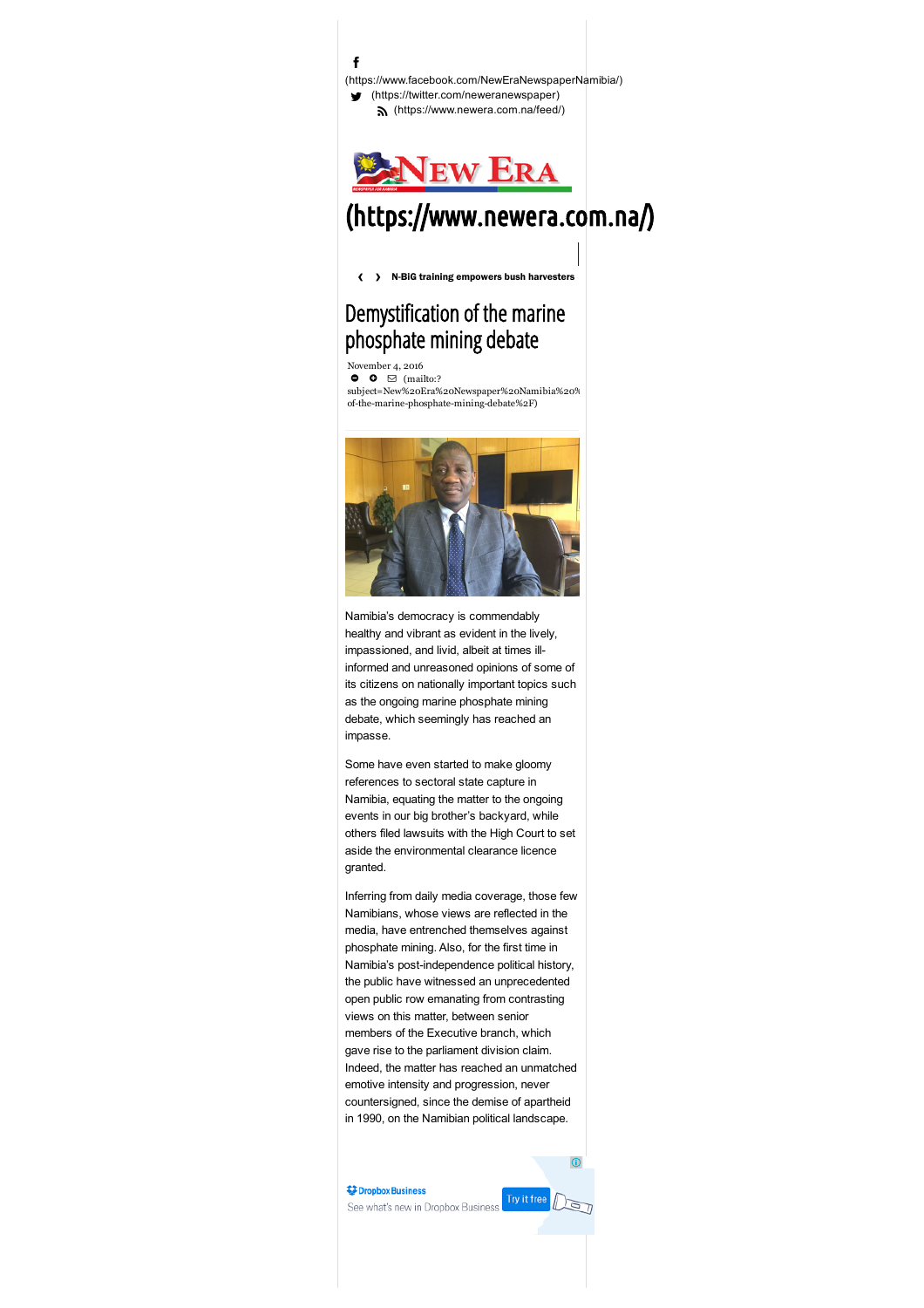And rightly, or wrongly, such amplified public emotionalism has caused the matter to don political undertones. Hopefully, the just concluded ruling party's policy conference has dealt with the issue of inner-party disagreements, and reinforced in party cadres the quintessence of party loyalty; which is adherence to the principles of collective responsibility, decision-making and accountability, to preclude future similar displays of party discipline erosion and unity fragmentation.

The global, regional and national economic context

The phosphate polemic should be correctly positioned within the wider global, regional and national context of depressed geo-political economic climatic conditions, and the pressing development challenges facing Namibia.

For Namibia, the IMF, despite a forecast by Namibia's central bank of a 4.3 percent growth this year, projected a drop to 2.5 percent growth due to a slowdown in the public infrastructure sector, reduced commodity prices and the prolonged drought. The cumulative effects of these economic slowdowns were revealed by Namibia's Finance Minister Calle Schlettwein last week, in the Mid-Year Budget Review Policy Statement. Resulting in a precarious fiscal position for Namibia of a revenue shortfall of 9.0% or N\$6.23 billion for the current financial year, a budget deficit change from the budgeted 5.3% to 8.3%, and 7.8% for the FY2016/17, well above the 5% target; an increase in public debt for FY2015/16 from 36.7% to 40.1%, and estimated at 42.4% by end of this financial year if not addressed now.

Vision 2030 and HPP funding imperatives Most importantly, the Harambee Prosperity Plan (HPP), as the accelerated implementation tool towards the realization of Vision 2030, through its five pillars, requires not less but more funding, which one would estimate should run into billions.

Clearly the deliverables to ensue from the HPP pillars which are among others a highperformance and citizen-centered culture of service delivery; significant reduction of poverty levels; a reputable and competitive vocational education training system; broader participation in the Namibian economy; improved access to serviced land, housing and sanitation; guarantee of energy supply, and sufficient water, cannot come forth by anything else other than enhanced capital funding.

Contrary to such required funding, the Finance Minister in absolute inevitability, as outlined previously, indicated for the FY2015/16 year combined operational and development cuts of N\$5.5 billion, and announced a portfolio of potential new taxes and measures (environmental taxes, export levy bill, possibility of a solidarity tax, possibility of a presumptive tax on the informal sector and small units and so forth) for introduction to retain the credibility of the economy. It is granted that whatever is being

← [\(https://www.newera.com.na/2016/11/04/deep](https://www.newera.com.na/2016/11/04/deep-budgetary-cuts-will-hurt-domestic-economy/)budgetarycutswillhurtdomesticeconomy/)

#### **T**

[\(https://www.newera.com.na/2016/11/04/namibias](https://www.newera.com.na/2016/11/04/namibias-competitive-advantage/)competitiveadvantage/)

#### @

[\(https://www.newera.com.na\)](https://www.newera.com.na/)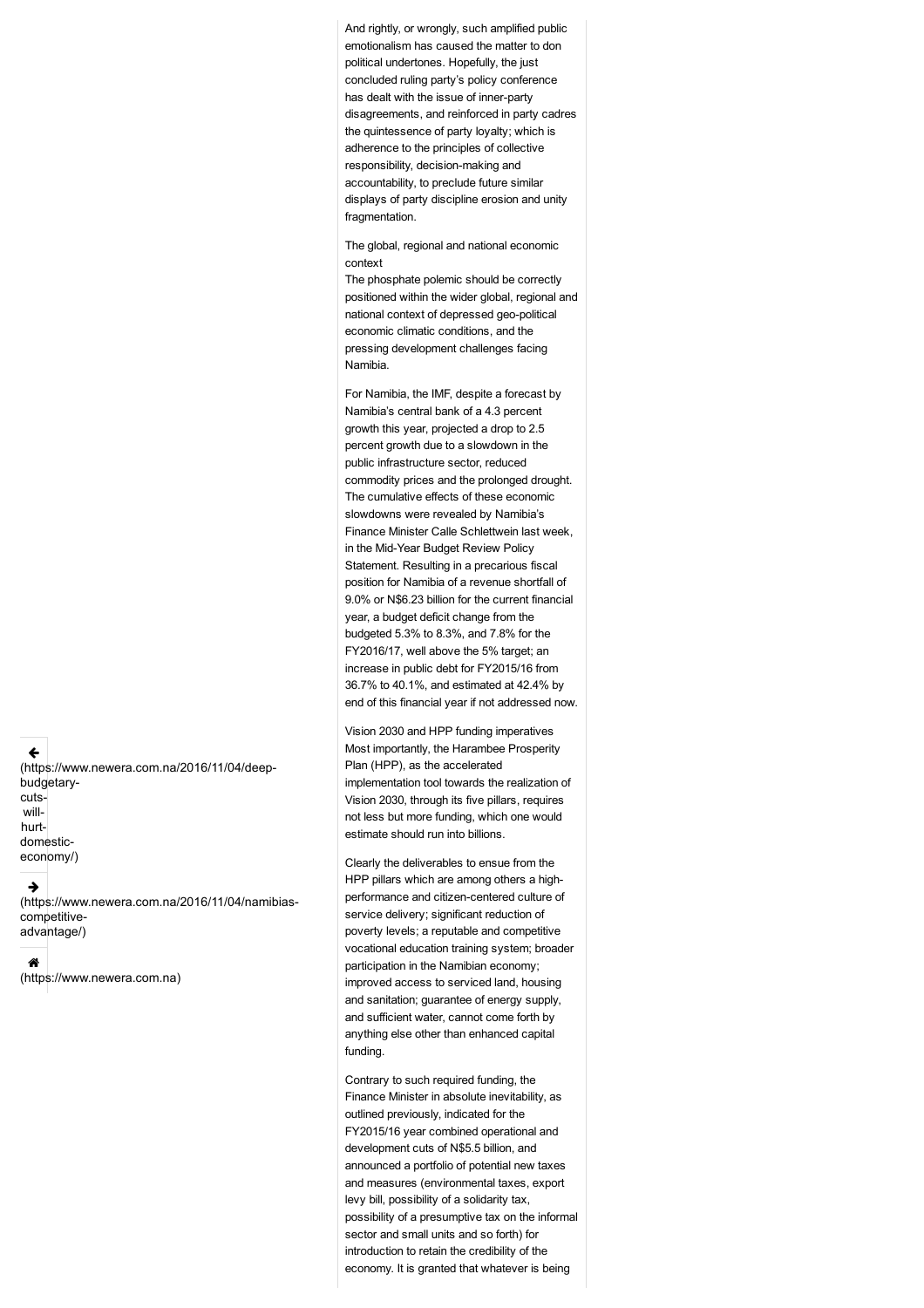proposed to steer the Namibian economy towards safety is being done in good faith and as per the currently available information to policy makers.

However, being, a small economy, and thereby one with the highest income and business tax rates in the region, most probably such new taxes may or may not prove sustainable in the long run (there is no guarantee in this regard), and could even have the antithetical impact of rendering the economy uncompetitive.

Additional plans in the fiscal armory include containing the public sector wage bill, which even though not said currently, could still lead to potential future hard measures such as rightsizing, as the unsustainable nature of the current escalating public sector wage bill is evidently pointing to that direction.

As a result, Namibia will do well not only to rely exclusively on the range of fiscal measures announced by the Ministry of Finance, but to go deeper into product differentiation or diversification in the form of new industries, to expand the economy and the tax revenue base.

For Namibia to avert tumbling into the breadbasket archetypical scenario, or coming under neo-imperialism as per the adage that "He who pays the piper calls the tune", it pensively has to make hard choices on its own development priorities through the application of facts separated from fiction within Namibia's development context.

The guiding interest of the state

There are many ways to address the marine phosphate mining debate, but one of them is not via populist grandstanding, slander, legal threats and unjustified anger and public exhibitionism. In the same way that an environmental impact assessment study was done on marine diamond mining, deep sea trawling and other sectors, over the years, and following rigorous bureaucratic procedures, the same and not less should be applicable in this case.

If such EIAs were not done for these sectors, perhaps it may be the right time to revisit the after-effects, or if in the case of marine phosphate mining they were done incorrectly, let the processes be revisited and whatever needs to be corrected be done, without calling into disrepute and vilifying the Office of the Environmental Commissioner which since establishment under the Environmental Management Act (No. 7) of 2007, has been executing this task impeccably.

We all wish, living in a perfect society, where everyone is truly equal, where there are no sufferings, pains, inequality, killing of women, abuse of children, sanctity of the environment and the likes, and we all endeavor to work towards that society, but for now we have capitalism and should make some good out of its imperfections through the creation of a strong welfare state, to look after and uplift the vulnerable in our society, and also the environment too. It should never be a zero

 $\leftarrow$ [\(https://www.newera.com.na/2016/11/04/deep](https://www.newera.com.na/2016/11/04/deep-budgetary-cuts-will-hurt-domestic-economy/)budgetarycutswillhurtdomesticeconomy/)

#### **T**

[\(https://www.newera.com.na/2016/11/04/namibias](https://www.newera.com.na/2016/11/04/namibias-competitive-advantage/)competitiveadvantage/)

#### @

[\(https://www.newera.com.na\)](https://www.newera.com.na/)